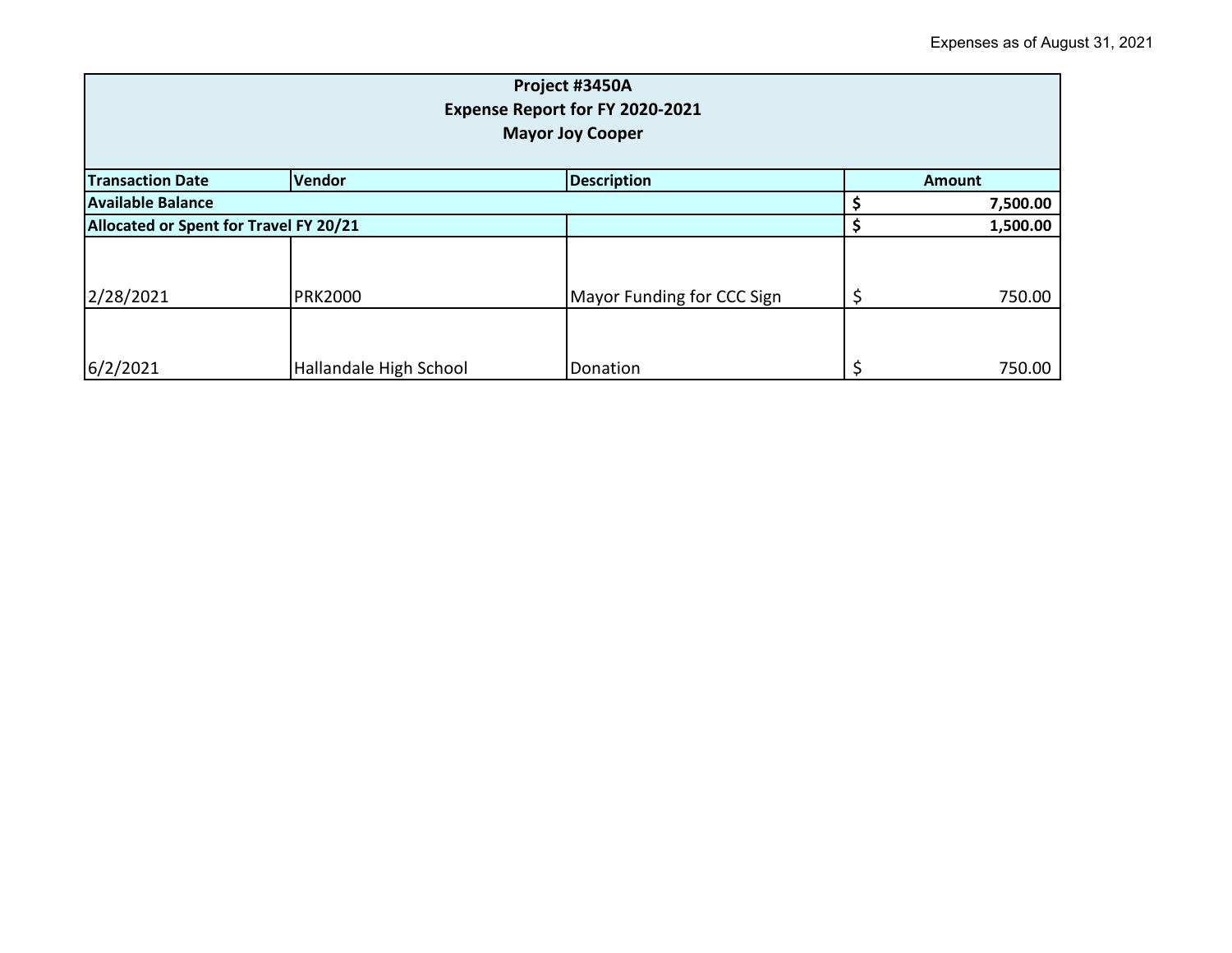| Project #3450J<br>Expense Report for FY 2020-2021<br><b>Vice Mayor Mike Butler</b> |                                               |  |  |          |  |
|------------------------------------------------------------------------------------|-----------------------------------------------|--|--|----------|--|
| <b>Transaction Date</b>                                                            | Vendor<br><b>Description</b><br><b>Amount</b> |  |  |          |  |
| <b>Available Balance</b>                                                           |                                               |  |  | 9,000.00 |  |
| Allocated or Spent for Travel FY 20/21                                             |                                               |  |  |          |  |
|                                                                                    |                                               |  |  |          |  |
|                                                                                    |                                               |  |  |          |  |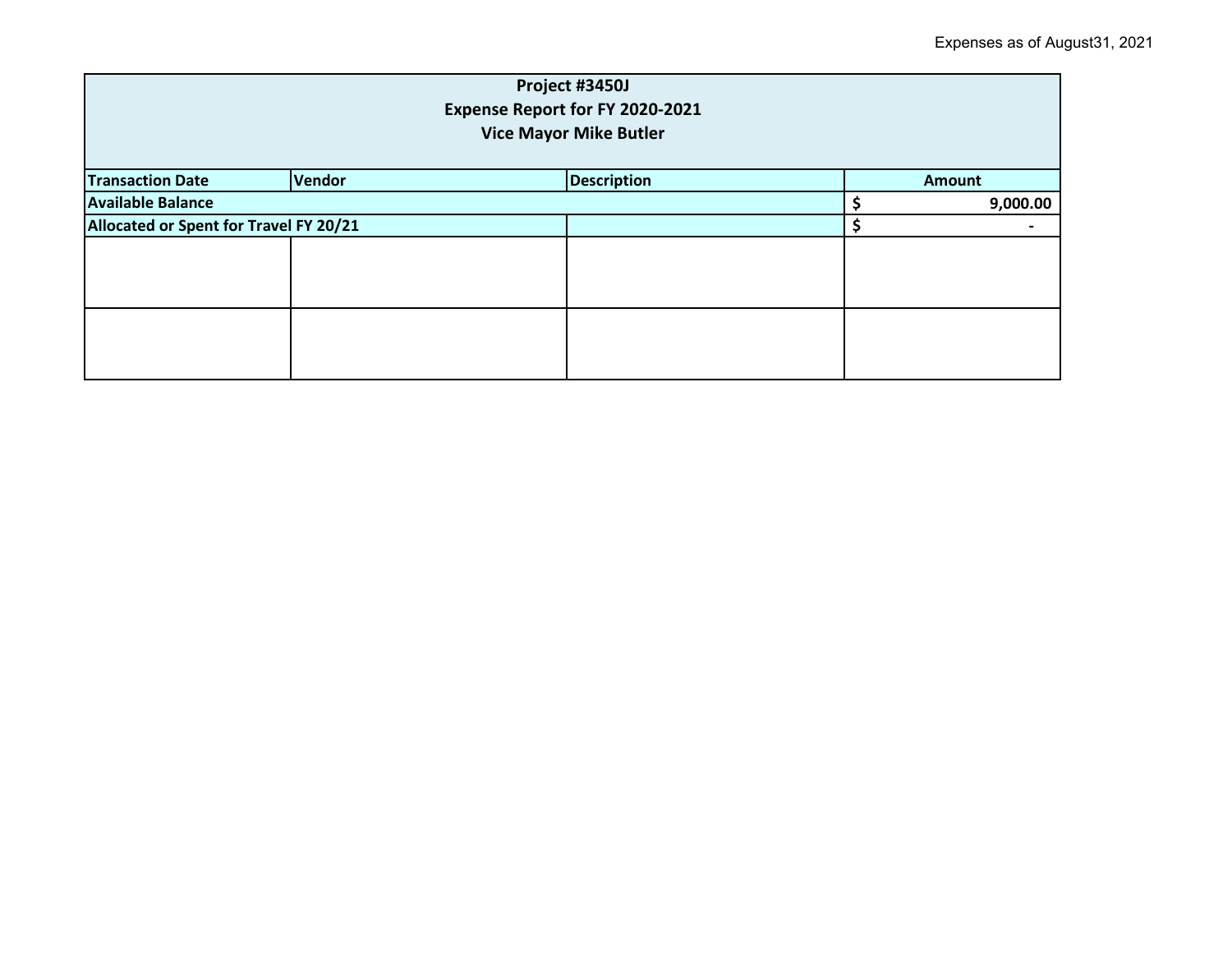| Project #3450L<br>Expense Report for FY 2020-2021<br><b>Commissioner Sabrina Javellana</b> |                                                                                           |                                                                                        |    |          |  |
|--------------------------------------------------------------------------------------------|-------------------------------------------------------------------------------------------|----------------------------------------------------------------------------------------|----|----------|--|
| <b>Transaction Date</b>                                                                    | <b>Amount</b>                                                                             |                                                                                        |    |          |  |
| <b>Available Balance</b>                                                                   |                                                                                           |                                                                                        | \$ | 5,736.58 |  |
| Allocated or Spent for Travel FY 20/21                                                     |                                                                                           |                                                                                        | \$ | 3,263.42 |  |
| 2/28/2021                                                                                  | Florida League of Cities                                                                  | FLC-IEMO Conference - Registration                                                     | \$ | 265.00   |  |
| 3/31/2021                                                                                  | Hilton Hotels - Dania Beach                                                               | <b>FLC-Institute for Elected Municipal</b><br>Officials, April 23, 2021                | \$ | 156.38   |  |
| 5/10/2021                                                                                  | <b>Expense Reimbursement</b>                                                              | <b>FLC-Institute for Elected Municipal</b><br>Officials, April 23, 2021                | \$ | 692.40   |  |
| 5/10/2021                                                                                  | Registration                                                                              | <b>FLC-Institute for Elected Municipal</b><br>Officials, April 23, 2021                | \$ | 225.00   |  |
| 7/31/2021                                                                                  | <b>Broward County League of Cities</b>                                                    | <b>Breakfast at FLC Annual Conference</b><br>August 14, 2021                           | \$ | 30.00    |  |
| 8/4/2021                                                                                   | Florida League of Cities -<br><b>Municipal Administration Policy</b><br>Committee meeting | Travel Reimbursement - July 15-July 16,<br>2021                                        | \$ | 586.40   |  |
| 8/25/2021                                                                                  | Florida League of Cities-2021<br><b>Annual Conference</b>                                 | Expense Reimbursement - Continuing<br>education in Ethics - Aug. 12 - Aug. 14,<br>2021 | \$ | 1,308.24 |  |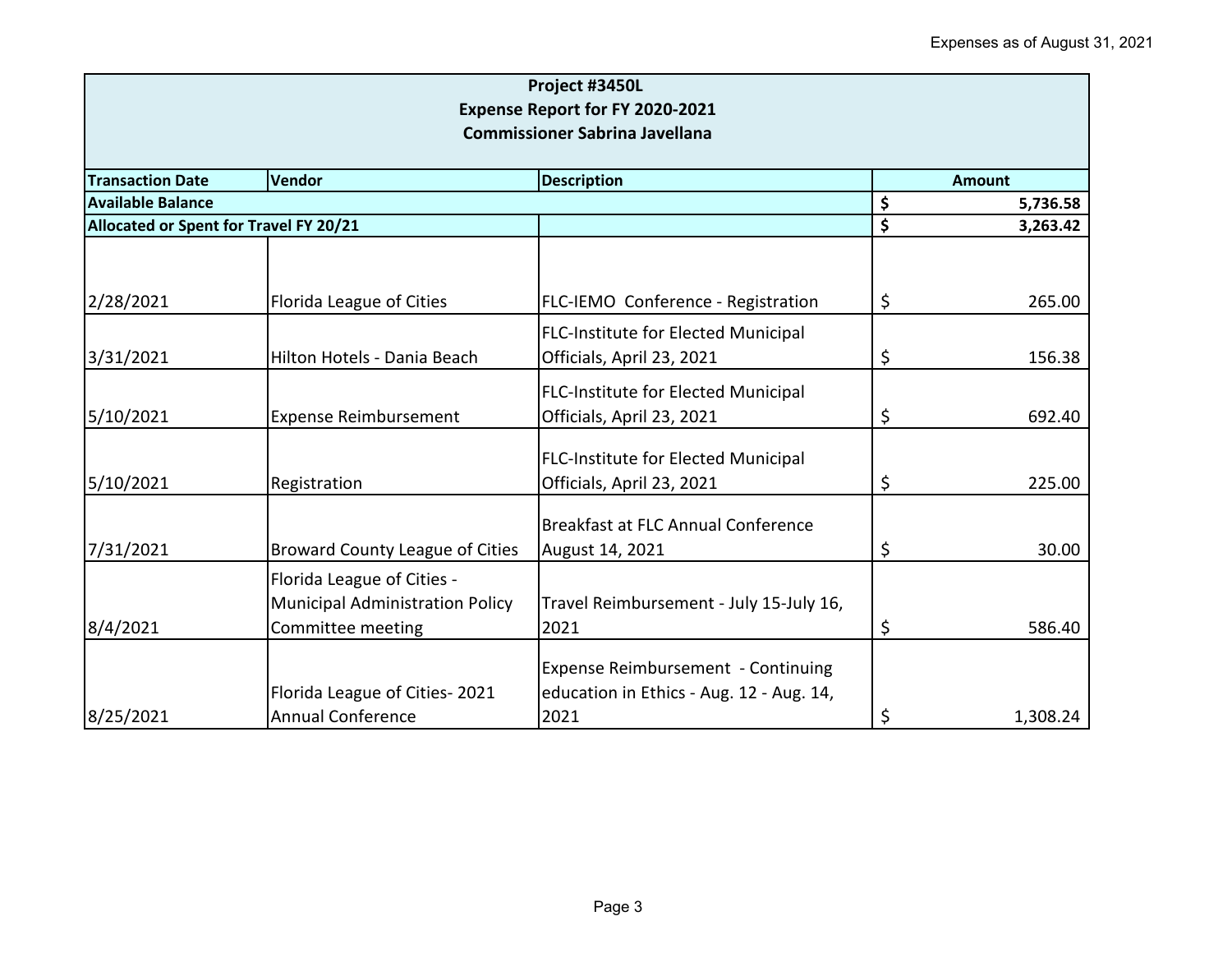| Project #3450E<br>Expense Report for FY 2020-2021<br><b>Commissioner Michele Lazarow</b> |               |                    |  |               |  |
|------------------------------------------------------------------------------------------|---------------|--------------------|--|---------------|--|
| <b>Transaction Date</b>                                                                  | <b>Vendor</b> | <b>Description</b> |  | <b>Amount</b> |  |
| <b>Available Balance</b>                                                                 |               |                    |  | 9,000.00      |  |
| Allocated or Spent for Travel FY 20/21                                                   |               |                    |  | \$            |  |
|                                                                                          |               |                    |  |               |  |
|                                                                                          |               |                    |  |               |  |
|                                                                                          |               |                    |  |               |  |
|                                                                                          |               |                    |  |               |  |
|                                                                                          |               |                    |  |               |  |
|                                                                                          |               |                    |  |               |  |
|                                                                                          |               |                    |  |               |  |